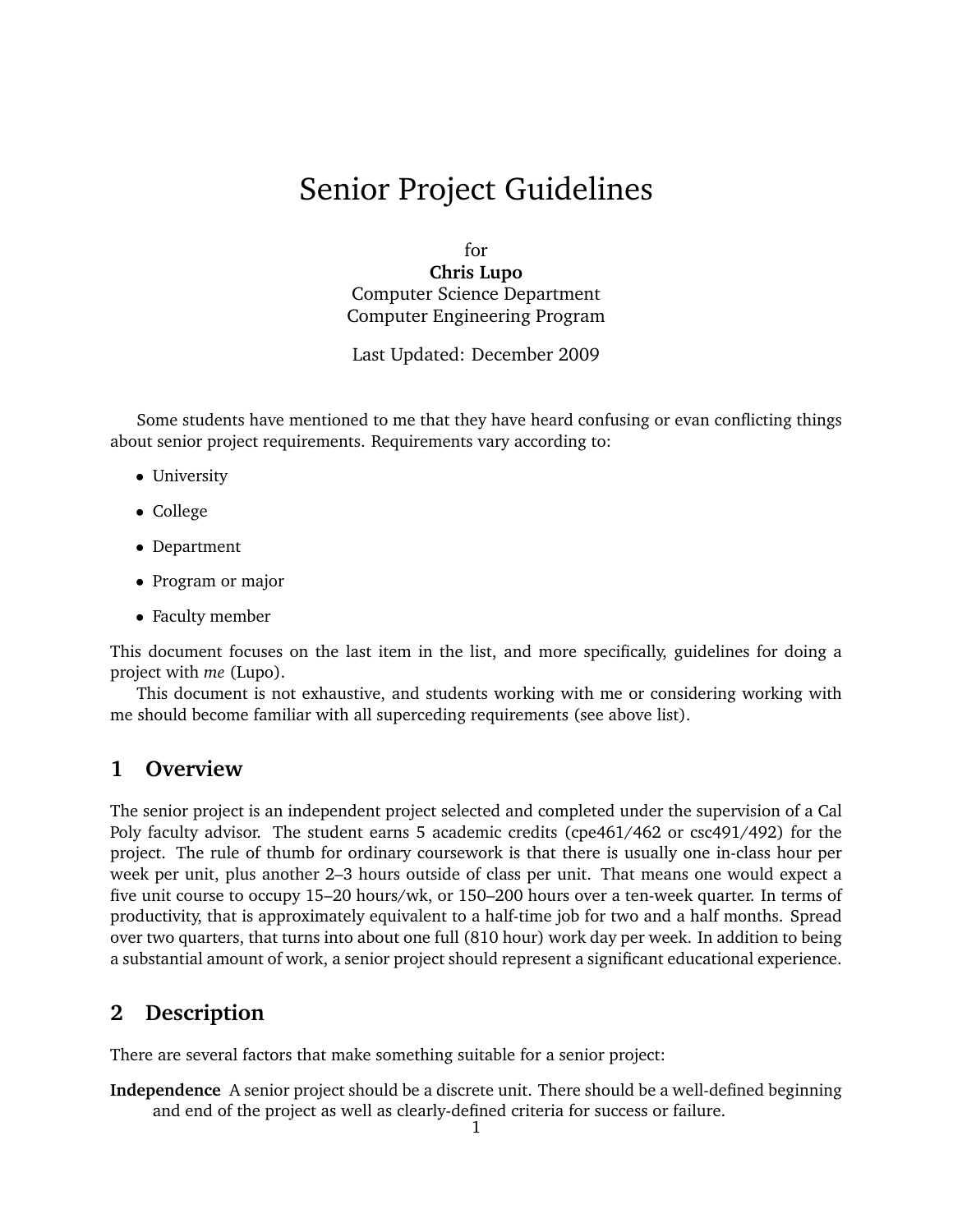- **Ownership** The student needs to be the one primarily responsible for the project. This means that the student is directly responsible for the success or failure of the project. (As with most projects, failure is mitigated by additional work: e.g., an analysis of the unforeseen circumstances that caused the failure, etc.)
- **Research** The project should require the student to do some investigation before implementation. Things to consider: How have others approached this problem? What new technologies will be involved? What new techniques or technologies must the student learn (or invent) to successfully complete this work?
- **Creativity** The project should require creativity on the part of the student. The solution should not be obvious.

# **3 Components**

The following are required senior project components:

- **Proposal** The student must generate a written proposal for the project prior to beginning the work. This proposal, described in more detail in Section 5, describes the general scope of the work including specific milestones and deliverables. The proposal requires approval from the faculty advisor before registering for the first quarter of senior project.
- **Implementation** There should be a technical implementation component of the project. This can be hardware and/or software. The exact implementation required will depend on the specific nature of the project.
- **Report** There will be a substantial final project report required. This report should describe problems encountered, solutions developed, beasts exterminated, etc. The report will ultimately be filed with the library, so it must be publishable.
- **Demonstration** Finally, if the project includes an implementation component of the project, some sort of demonstration of the final system must be performed for the faculty advisor.

# **4 Process**

The general senior project process looks something like this:

- 1. Student writes a proposal on the project and has it approved by the faculty advisor.
- 2. Periodically during the term of the project, the student and faculty advisor will meet to discuss progress.
- 3. At the end of the first quarter, the student will submit a specific proposal for finishing the project along with a timeline outlining how it will be accomplished.
- 4. Upon completion of the project, the student will demonstrate the completed work.
- 5. Upon completion of the project, the student will write up the final project report according to the Computer Science Department Guidelines for Senior Project.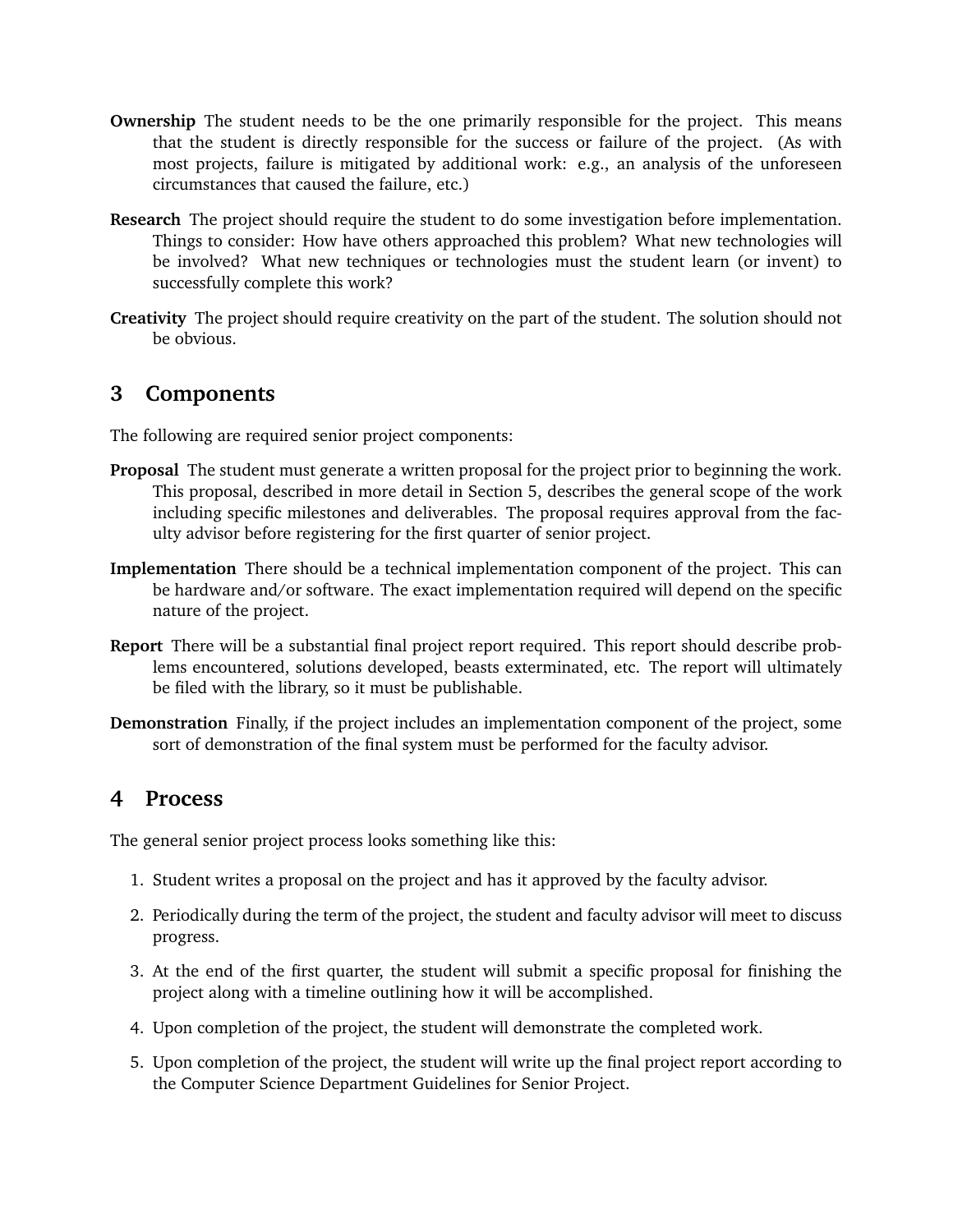# **5 Deliverables**

Over the two quarters there are several deliverables. Deadlines for all deliverables over the two quarters are shown in Table 5.1. Each deliverable is described below.

# **5.1 Initial Proposal**

Before beginning work on a project, the student must write a proposal that includes the following:

- a statement of the problem the project is intended to solve,
- an outline of the general scope of work, including specific milestones and deliverables, and a tentative schedule, and
- a description of how the proposed project satisfies each of the criteria outlined in Section 2.

The proposal should be descriptive but concise (usually about a page in length). If this is to be a group project, the proposal should also address the expected division of responsibilities among the partners.

## **5.2 Weekly Meetings**

A meeting is not exactly a deliverable in the traditional sense, but I expect each student to keep me informed of progress. These meetings should be brief and can usually be accomplished in a half-hour session. Longer meetings to discuss particular problems can, of course, be arranged.

## **5.3 Weekly Reports**

I ask students to report to me every week describing progress for the past week and plans for the next week. This is not intended to be a substitute for a meeting, but it does form a more permanent record of progress. Reports may be submitted via email. The weekly updates will usually be brief, certainly less than a page, and simple but they should:

- 1. Clearly describe what has been done since the last update,
- 2. Specifically address the status of the goals stated in the previous weeks report, and,
- 3. State specific goals for the coming week.

For students working with partners: I want a progress report from each student addressing his or her own contributions to the project as well as how that work interacts with the partners part and the overall progress of the project. This effort is not wasted: Aside from keeping me updated on the projects progress, these notes will form a valuable resource for when writing quarter-end reports.

## **5.4 Work Plan**

The final product of the first quarter of work will be a work plan for the final project. The work plan will contain project specifications and a completion schedule. At a minimum, this report will have the following components: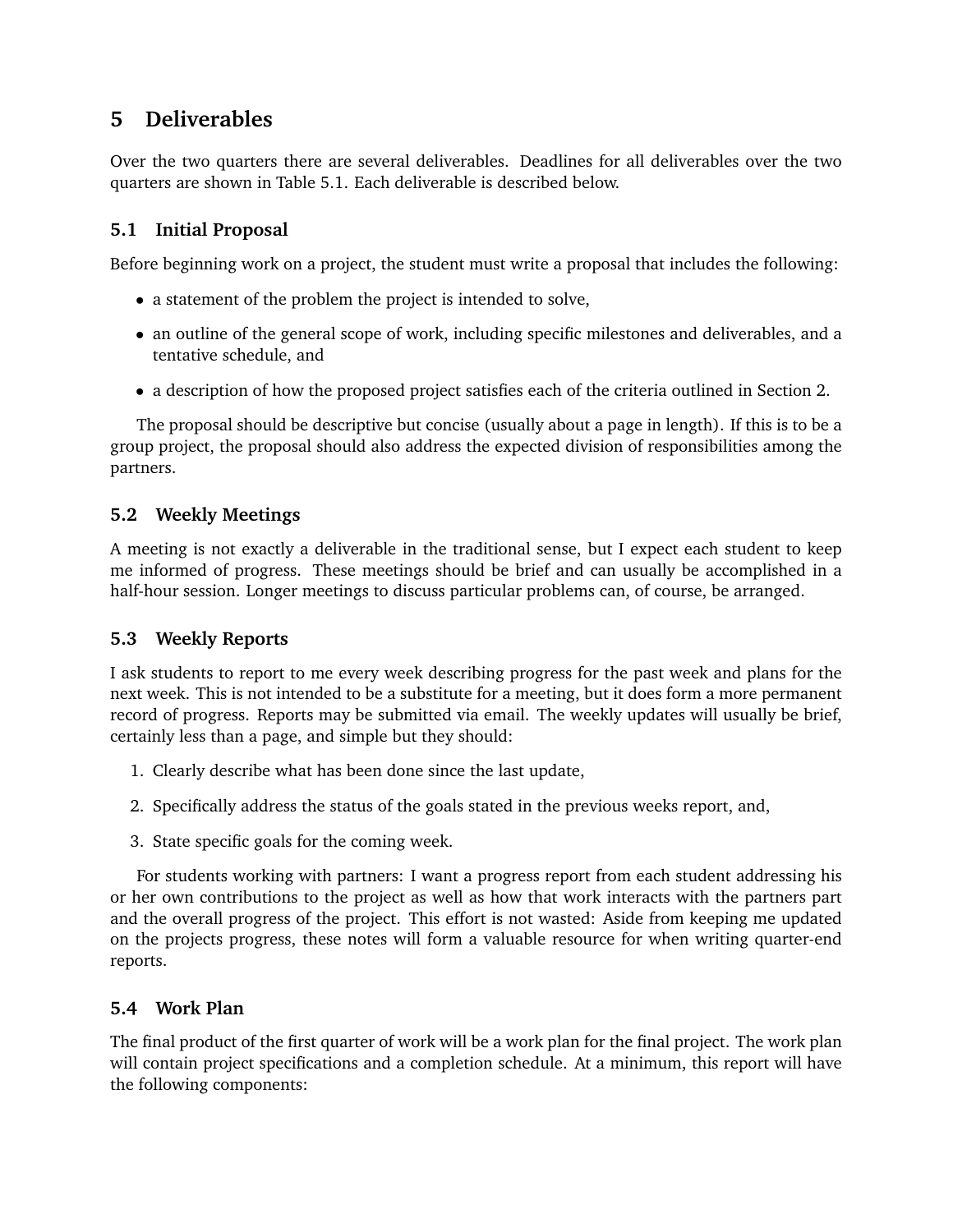| Week <sup>a</sup> | Initial<br>Proposal | Weekly<br>Meeting         | Weekly<br>Report | Work<br>Plan                          | Final<br>Report    | Project<br>Demonstration |
|-------------------|---------------------|---------------------------|------------------|---------------------------------------|--------------------|--------------------------|
|                   |                     |                           |                  | <b>First Quarter</b>                  |                    |                          |
| $\mathbf{1}$      |                     |                           |                  |                                       |                    |                          |
| $\overline{2}$    |                     |                           |                  |                                       |                    |                          |
| 3                 |                     | ❖                         |                  |                                       |                    |                          |
| $\overline{4}$    |                     | $\overline{\diamondsuit}$ |                  |                                       |                    |                          |
| 5                 |                     |                           |                  |                                       |                    |                          |
| 6                 |                     | ⊹<br>⇒                    |                  |                                       |                    |                          |
| 7                 |                     | $\overline{\diamondsuit}$ |                  |                                       |                    |                          |
| 8                 |                     | $\overline{\diamondsuit}$ |                  | $\bigstar$ (draft)                    |                    |                          |
| 9                 |                     |                           |                  | $\Diamond$ (draft)                    |                    |                          |
| 10                |                     |                           |                  | $\bigstar$ (final)                    |                    |                          |
| Finals            |                     |                           |                  | No work accepted during Finals Week - |                    |                          |
|                   |                     |                           |                  | <b>Second Quarter</b>                 |                    |                          |
| $\mathbf{1}$      |                     |                           |                  |                                       |                    |                          |
| $\overline{2}$    |                     |                           |                  |                                       |                    |                          |
| 3                 |                     | $\overline{\diamondsuit}$ |                  |                                       |                    |                          |
| $\overline{4}$    |                     | $\overline{\diamondsuit}$ |                  |                                       |                    |                          |
| 5                 |                     | $\overline{\diamondsuit}$ |                  |                                       |                    |                          |
| 6                 |                     | ❖                         |                  |                                       |                    |                          |
| 7                 |                     | ❖                         |                  |                                       |                    |                          |
| 8                 |                     |                           |                  |                                       | $\bigstar$ (draft) |                          |
| 9                 |                     |                           |                  |                                       | $\diamond$ (draft) |                          |
| 10                |                     |                           |                  |                                       | $\bigstar$ (final) | $\overline{\mathbf{E}}$  |
| Finals            |                     |                           |                  | No work accepted during Finals Week   |                    |                          |

Table 1: Senior Project deliverable structure.

- An annotated bibliography suitable to form the foundation for the background chapter of the final report. The exact content of this will vary by project, but sources must be of good quality (Wikipedia is not a high-quality source).
- A complete specification of deliverables and evaluation metrics for the following quarters implementation.
- An outline of the final report at the section heading level.
- A timeline for completion of the implementation and final report with a complete draft submission date of not later than the eighth week of instruction.

*a* Some quarters have 11 weeks. In this case, deadlines are translated to the final week.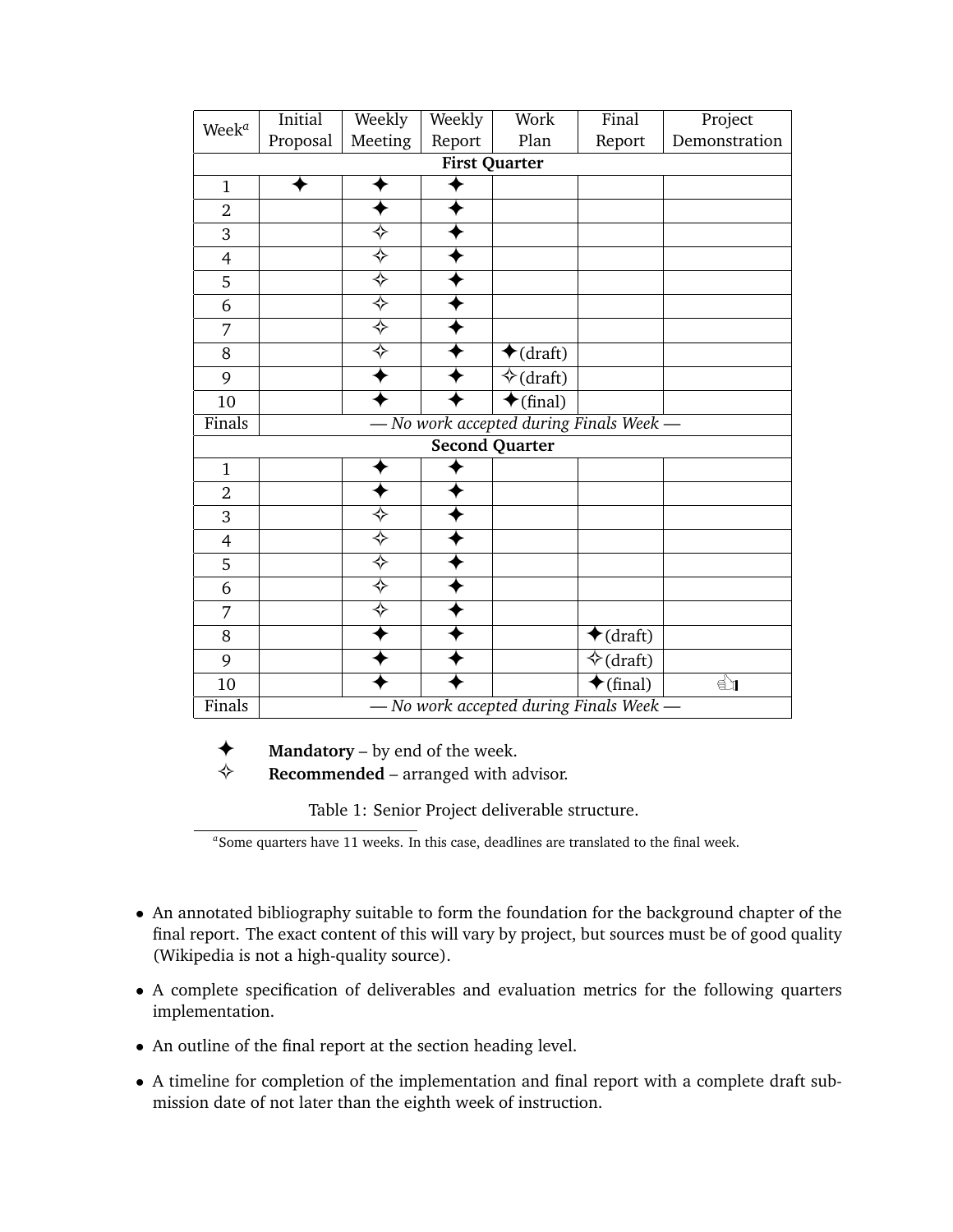#### **5.5 Final Report**

The only permanent record of a senior project is the final report. This document will generally consist of the following five chapters, although it may vary according to project:

- **Introduction** This chapter includes including a statement of the problem the project is intended to solve, an outline of the general scope of the work, and a description of how the proposed project will solve the problem. This is not unlike the initial proposal.
- **Background** This chapter provides all of the technical background necessary for understanding both the problem and the solution proposed by the project. It should include appropriate references. The goal of this chapter is to provide all of the background information needed for a reader who is technically literate but not an expert in this particular field.
- **Description** This chapter (or chapters, as necessary) describes the technical details of the project.
- **Evaluation** This chapter evaluates the performance of the project implementation. It should outline proper metrics and experiments and evaluate the results of those experiments in terms of the metrics. If the project was a success, how well did it succeed? If it failed, why did it fail?
- **Conclusions** This chapter should summarize the overall experience of the project and potentially suggest possible directions for future work.

Dr. Nico tells his students, "The final report should be the document you wish you had had in your hands when you began this project."

Quality counts more than quantity in this final report. Treat this documemnt as your most prized piece of work you take away from Cal Poly. This is something you should be showing to prospective employers or graduate advisors, so take it seriously and do your best work.

I *strongly* encourage my students to read one or both of the following texts and/or websites on technical writing:

# **References**

- [1] Mary-Claire van Leunen. *A Handbook for Scholars: Revised Edition*. Oxford University Press, 1992.
- [2] University of Chicago Press. The Chicago Manual of Style Online. http://www. chicagomanualofstyle.org/home.html, August 2006.

## **5.6 Project Demonstration**

For any project that includes an implementation component, there must be some sort of demonstration of the final system for the faculty advisor. The exact nature of the demonstration will vary depending on the project.

## **5.7 Paperwork**

No project is complete without bureacracy. It is the student's responsibility to ensure that department, college, and university requirements are met. Your major requirements are outlined in either:

- the *Computer Science Senior Project Checklist*, or
- the *Computer Engineering Senior Project Handbook*.